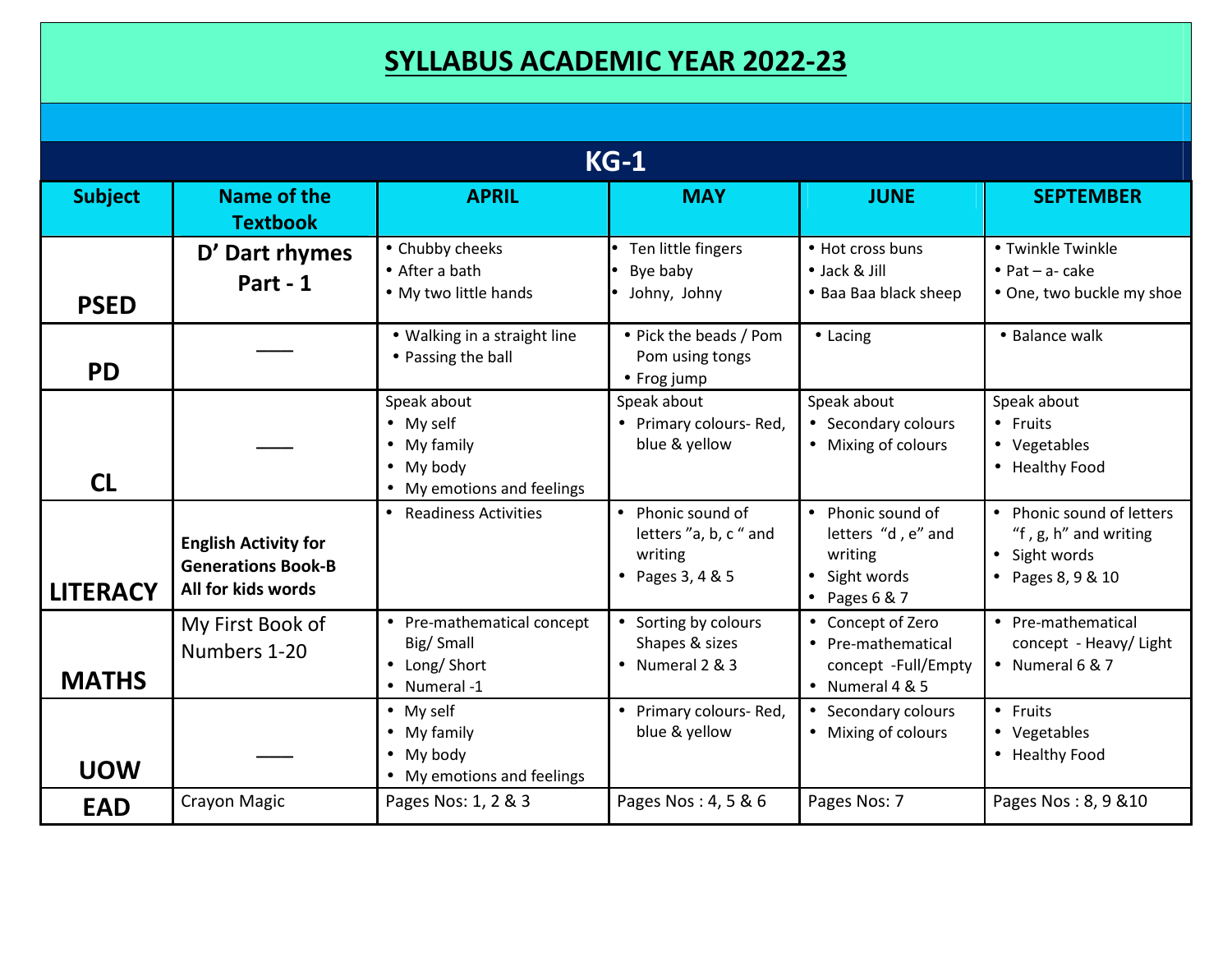## **SYLLABUS ACADEMIC YEAR 2022-23**

| $KG-1$          |                                                                                |                                                                                                    |                                                                                        |                                                                                                    |                                                                                                           |                                                                                                                                                                         |  |
|-----------------|--------------------------------------------------------------------------------|----------------------------------------------------------------------------------------------------|----------------------------------------------------------------------------------------|----------------------------------------------------------------------------------------------------|-----------------------------------------------------------------------------------------------------------|-------------------------------------------------------------------------------------------------------------------------------------------------------------------------|--|
| <b>Subject</b>  | <b>Name of the</b><br><b>Textbook</b>                                          | <b>OCTOBER</b>                                                                                     | <b>NOVEMBER</b>                                                                        | <b>DECEMBER</b>                                                                                    | <b>JANUARY</b>                                                                                            | <b>FEBRUARY</b>                                                                                                                                                         |  |
| <b>PSED</b>     | D' Dart<br>rhymes<br>Part - 1                                                  | • Ding Dong bell<br>• Teddy bear, Teddy<br>Bear<br>• Rain, rain go away                            | $\bullet$ Pussy cat<br>Early to bed<br>Roses are red                                   | • Number rhyme<br>• London bridge<br>• Bits of paper                                               | • Two little birds<br>• Mary had a little<br>lamb<br>• Humpty dumpty                                      | • Engine Engine<br>• Hickory Dickory<br>• Five little soldiers                                                                                                          |  |
| <b>PD</b>       |                                                                                | • Hula hoop run                                                                                    | • News paper walk                                                                      | • Shapes jumping<br>game                                                                           | • Obstacle game                                                                                           | • Snow bowling                                                                                                                                                          |  |
| CL              |                                                                                | Speak about the<br>· Junk food<br>• Healthy Plate<br>• Vehicles that<br>move on land.              | Speak about<br>• Vehicles that<br>move on water<br>and in the air.                     | Speak about<br>Weather<br>$\bullet$ Sky by day<br>• Sky by night                                   | Speak about Seasons<br>• Winter<br>• Rainy & Spring<br>• Summer<br>• Clothes and<br>accessories           | Speak about<br>• Domestic and pet<br>animals<br>• Wild Animals<br>• Under the sea<br>• Desert Animals<br>• Animals and their<br>young ones, their<br>cries and homes of |  |
| <b>LITERACY</b> | <b>English Activity for</b><br><b>Generations Book-B</b><br>All for kids words | Phonic sound of<br>letters "i, j, k, l"<br>and writing<br>Sight words<br>Pages: 11, 12, 13<br>& 14 | • Phonic sound of<br>letters "m, n, o, p"<br>and writing.<br>Pages: 15, 16, 17 &<br>18 | • Phonic sound of<br>letters "q, r, s"<br>and writing.<br>• Sight words<br>• Pages: 19, 20 &<br>21 | • Phonic sound of<br>letters "t, u, v,<br>w" and writing.<br>• Sight words<br>• Pages: 22, 23, 24<br>& 25 | animals.<br>• Phonic sound of<br>letters "x, y & z"<br>and writing.<br>• Revision of $a-z$<br>• Sight words<br>• Pages: 26, 27 & 28<br>• 3 letter words                 |  |
| <b>MATHS</b>    | My First Book of<br>Numbers 1-20                                               | • Concept Same /<br>different<br>• Numeral 8, 9 & 10<br>• Revision of<br>numbers 1 to 10           | • Numeral 11, 12 &<br>13<br>• Pre-mathematical<br>concept -Tall/<br>Short              | • Numeral 14 & 15<br>$\bullet$ Pre-<br>mathematical<br>concept -Far/<br>Near                       | • Numeral 16 & 17<br>• Pre-mathematical<br>concept - Inside /<br>Outside                                  | • Numeral 18, 19 &<br>20<br>• Pre-mathematical<br>concept -<br>Thick/Thin<br>• Revision of<br>numbers 1 to 20                                                           |  |